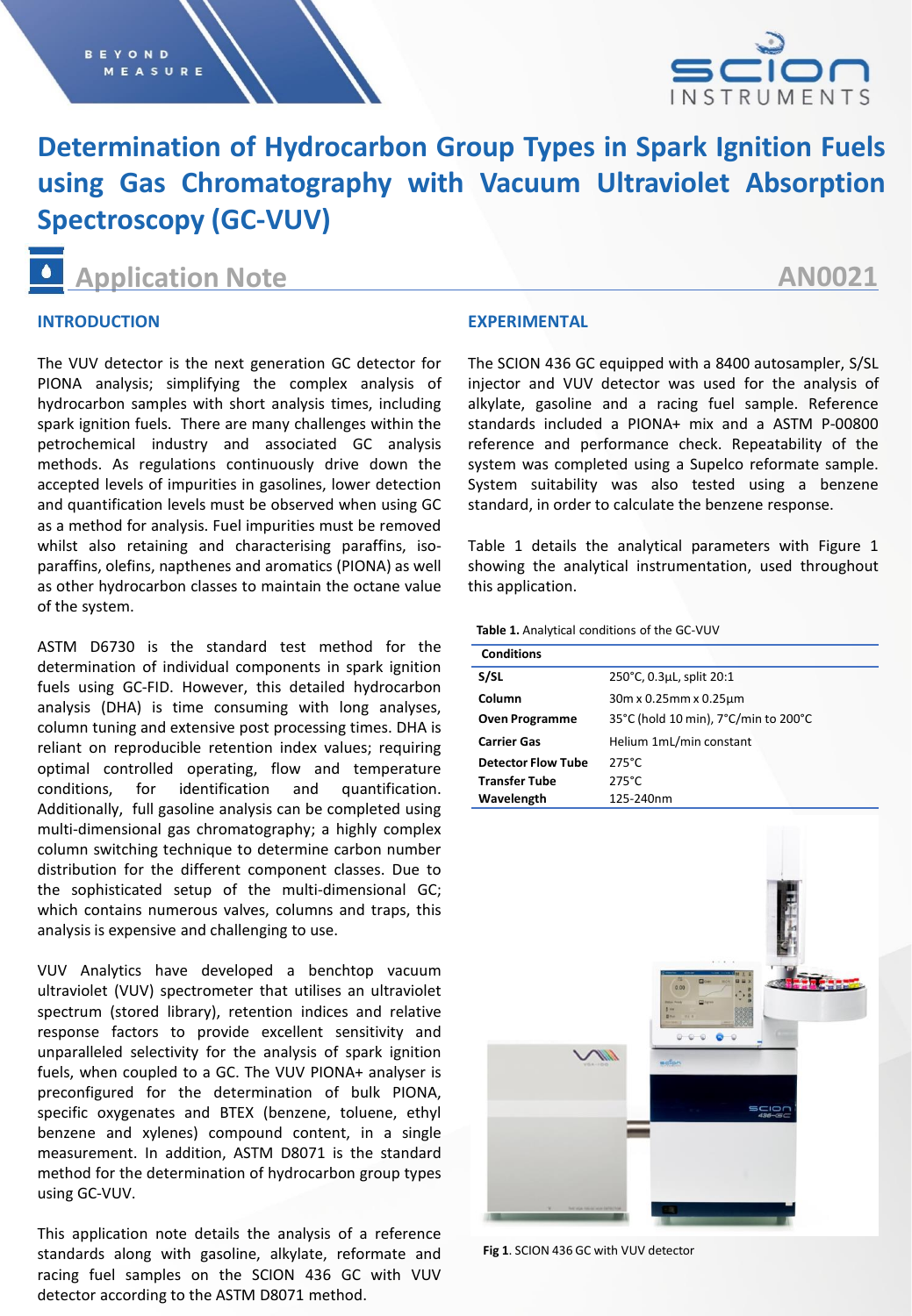

#### **RESULTS**

The retention indices (RI) and relative response factors (RRF) of all hydrocarbon classes and individual compounds are used during data processing. RRF of the classes and compounds are prep-programmed in the VUV Analyze software.

The VUV detector scans during the GC analysis at a frequency of over 90Hz. The PIONA+ analyser eliminates the issue of complex chromatographic separation as the VUV Analyze software automatically deconvolves overlapping spectral responses. The VUV absorbance spectra is specific to the compound chemical structure. The VUV software is not dependent on very precise retention time. The built in UV spectral library was used to confirm correct peak identification. Additionally, spectral filters can be used as a visualisation tool to assist in discriminating between different compound classes. The spectral filters are applied post data acquisition to enhance analyte sensitivity.

Baseline resolution is not vital using the PIONA+ as the specific UV spectra still accurately identifies and quantifies compounds.

Figures 2-6 show the chromatograms of the ASTM P-00800 reference standard, PIONA reference standard, gasoline sample, alkylate sample and racing fuel sample, respectively.



**Fig 2**. Separation of ASTM D8071 calibration standard













**Fig 6**. Separation of Racing Fuel sample

Data processing is an automated process through the VUV Analyze software. The PIONA+ analyser divides the total chromatogram time region into individual time slices. Each time slice is then used to calculate the total absorbance. Both mass% and volume% are calculated from the total response contribution of Figures 7-9 detail the comparison of the expected values and actual values of the ASTM P-00800 calibration standard and the PIONA standard results when analysed via the GC-VUV.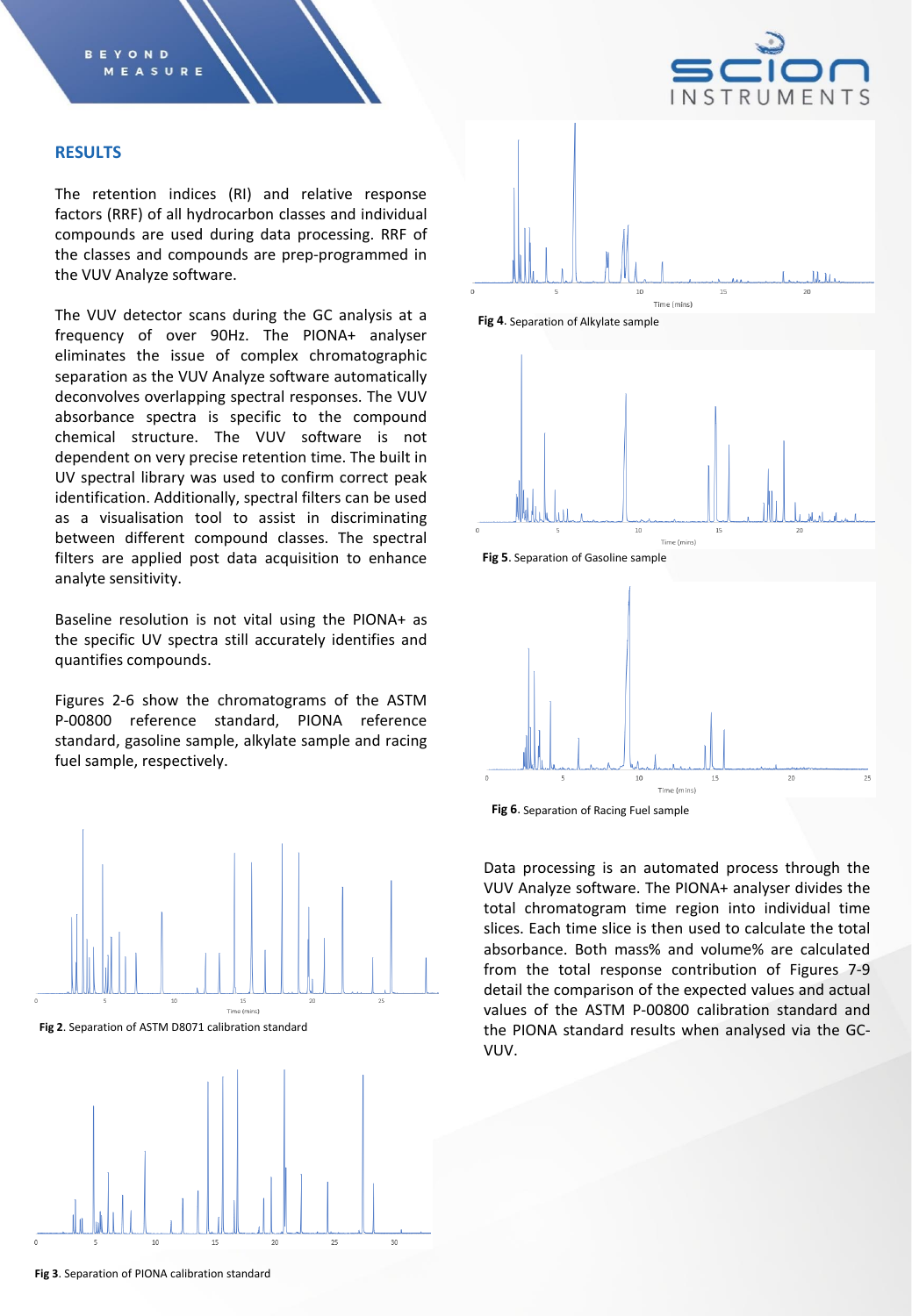

**BEYOND** 

**Fig 7**. Expected and actual values of hydrocarbon groups ASTM standard (mass%)



**Fig 8**. Expected and actual values of individual components ASTM standard (mass%)



**Fig 9**. Expected and actual values of hydrocarbon groups PIONA standard (mass%)

The actual and expected results gave comparable results, for both ASTM P-00800 and PIONA standards, highlighting the accuracy of the VUV system.

Table 2 details a typical PIONA report generated by the VUV Analyze software. The hydrocarbon class values, as well as a selection of individual compounds obtained when a gasoline sample was analysed via GC-VUV, is shown.

**P I O N A C4** 1.70 1.92 0.32 **C5** 2.86 22.31 1.21 0.45 **C6** 1.14 6.05 0.61 1.92 0.92 **C7** 1.00 3.85 0.78 0.54 11.54 **C8** 0.26 1.81 0.11 0.73 13.00 **C9** 0.08 0.47 0.05 7.85 **C10** 0.02 0.11 0.03 0.07 2.17 **C11** 0.01 0.01 0.15 **C12** 0.09 **C13 C14**

**ETBE** 9.15 **Ethanol** 4.16 **Xylenes** 9.73 The Supelco reformate sample was analysed in five

**Total 7.07 36.52 3.07 3.76 35.72**

consecutive injections in order to determine the repeatability of the system. Table 3 details the repeatability values as well as the reference values stated in method D8071. The repeatability of benzene, the system suitability sample is also detailed, however, no D8071 reference is specified.

**Table 5.** Repeatability of reformate sample (n=5)

|         | Mass % | SD   | <b>D8071 Ref</b> |
|---------|--------|------|------------------|
| P       | 6.71   | 0.03 | $0.05 - 0.14$    |
|         | 22.33  | 0.05 | $0.14 - 0.34$    |
| Ο       | 0.38   | 0.03 | $0.06 - 0.26$    |
| N       | 1.13   | 0.05 | 0.16             |
| A       | 75.66  | 0.10 | $0.06 - 0.15$    |
| Benzene | 6.08   | 0.01 |                  |

The values in Table 3 show excellent repeatability of the GC-VUV system, well within the specifications set in ASTM D8071. The excellent repeatability of benzene shows that the system was suitable for subsequent analyses.

#### **Table 2.** Composition of a gasoline sample (mass%)